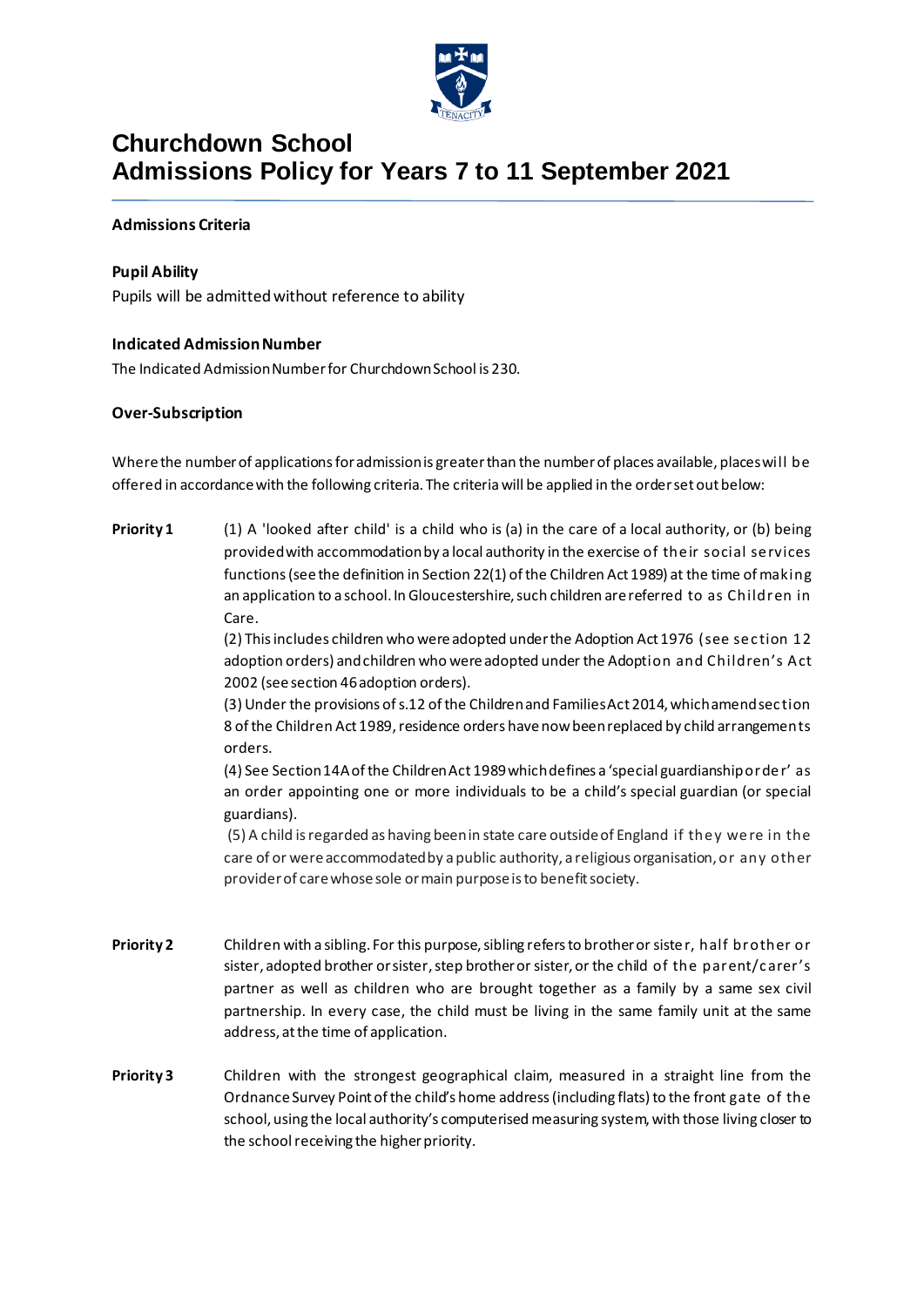In the event of over subscription in any of the above criteria, places will be allocated to children with the strongest geographical claim, measured in a straight line from the Ordnance Survey Point of the child's home address (including flats) to the front gate of the school, using the local authority's computerised me asuring system, with those living closer to the school receiving the higher priority.

In the event of a tie between two or more children when applying the above tie-break (strongest geographical claim based on straight line distance) where there are not enough places available to offer all children a plac e at the school, a process of random allocation will be followed by the Governing Body

#### **Appeals against Non-Admission**

Appeal Papers and Guidelines for their use are available from the school. An Independent Panel will be established in accordance with the Government regulations for Academy Schools to hear parents' appeals.

#### **Educational Health Care Plans**

The school is required to admit a child with an Educational Health Care Plan(EHCP) if that EHCP name s the school. This applies even if the school is full.

#### **Waiting Lists**

If the school is oversubscribed a waiting list will be held for the first term. The waiting list will be prioritised according to the school's oversubscription criteria.

The school operates the In-Year Fair Access Protocols held by the Local Authority. Should a vulnerable c hild within these Protocols require a place at the school, they will take precedent over any child on the waiting list.

#### **In Year Admissions**

Any applications for a school made outside the normal year of entry to the school must be made directly to the school. Application forms can be downloaded from the school website.



## **Churchdown School Academy**

ACHIEVING SUCCESS FOR ALL

# **Sixth Form Admissions Policy**

#### **Churchdown School Mission Statement**

Our mission is to be a school where student development and learning are at the centre of everything we do. Students are expected to strive for personal excellence and demonstrate a commitment to learning as they fulfil their potential. Our community is a nurturing and caring one, where students are encouraged to show compassion, friendship and support towards one another. We aim to provide an education which is fully inclusive, where every child is valued for who they are and who they can become.

At Churchdown School the education we provide is guided by the values of integrity, resilience, respect, ambition and tolerance. These values are particularly important to us as we develop the students into lifelong learners and prepare them for a life beyond school.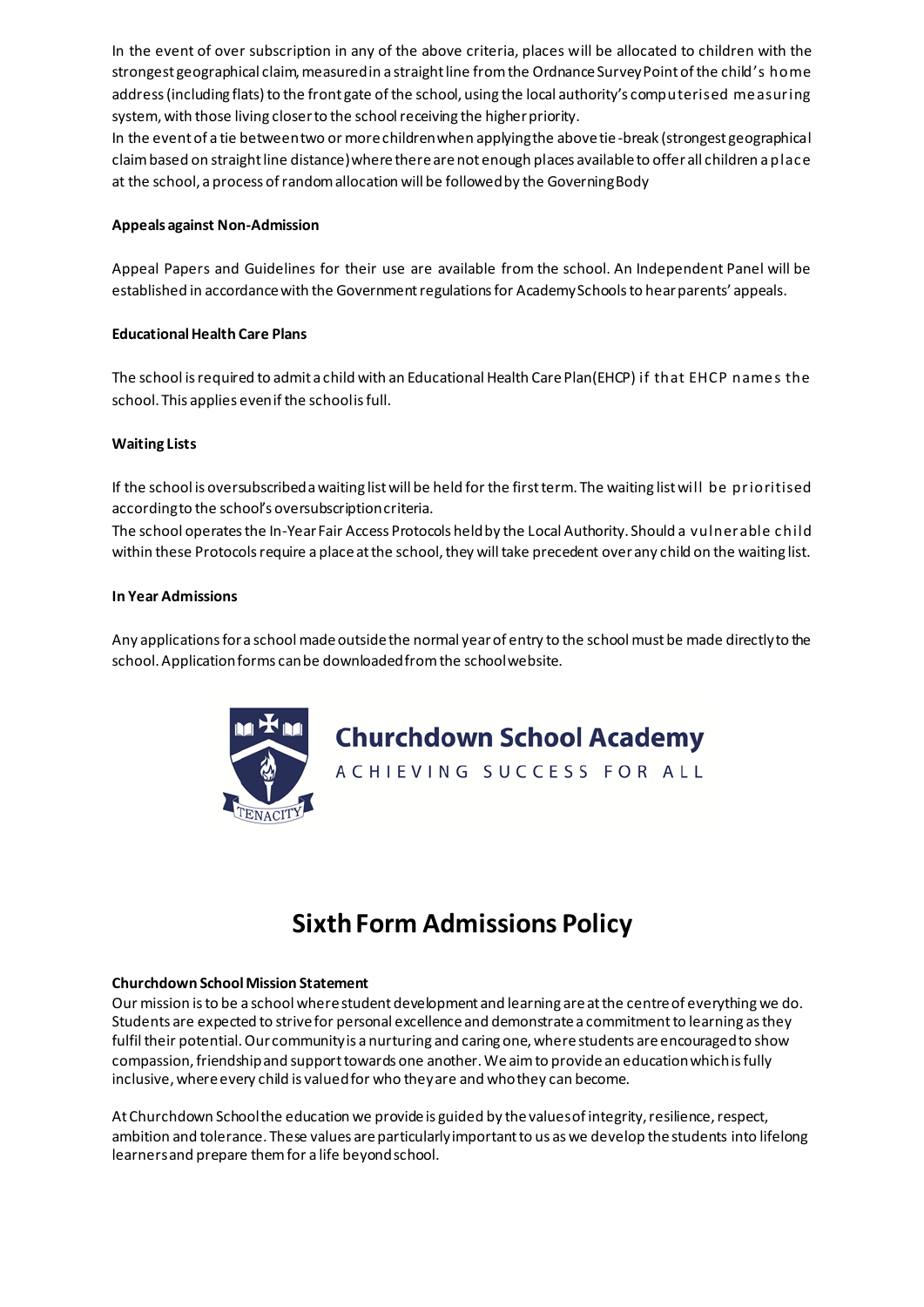Churchdown School provides a high quality of education for students with a wide variety of interests, aptitudes and abilities. In considering applications, our aim is to accept students on to courses where they can be successful and fulfil their potential.

We offer a range of Level 3 courses and, for students who narrowly miss out on achieving grade 4 in GCSE English or Mathematics we offer GCSE resit classes in both English and Mathematics.

Students will be admitted to begin Sixth Form courses at age 16 (on 1st September of the year of entry) without reference to catchment area. In all cases, successful entry to Sixth Form at Churchdown School is based on the academic entry requirements stated in this policy.

As an Academy, school admissions are the responsibility of the School Governors. Our Sixth Form admissions procedures are administered by the Sixth Form leadership team and administrator, but the final responsibility for deciding admissions criteria rests with the Governors.

#### **Method of Application**

Prospectuses and application forms are published during the Spring Term each year and are available to all. They are specifically issued:

- to all students in Year 11 of Churchdown School
- to visitors to the Sixth Form Information Evening held in the autumn term
- on request, often as a result of our publicity in the local press
- at Information Evenings held at neighbouring 11-16 schools.

They are also available on the Sixth Form section of the school website.

At any time of year a tour of the school and conversation with the Head of Sixth Form can be organised. An Induction Day will take place in late June / early July to help students orientate themselves to their new surroundings and courses.

'Information, advice and guidance' meetings are set up for every prospective sixth former with their parents/guardians to provide expert professional support at a critical time of decision. Internal Students will be asked to make their provisional choices by a date in December in order to help us construct the curriculum in the spring term. This is when the timetable blocks will be set, in order to cater for as many curriculum choices as we can offer. Students can alter their choices up until the start of their Sixth Form courses, but their options must fit with the timetable blocking that has been set.

For organisational reasons there may be changes made at any time to the subjects offered or their position in the option blocks. Students affected by any such changes will be notified as soon as possible. We will always endeavour to keep any disruption to a minimum and we will offer guidance to try to provide a suitable alternative.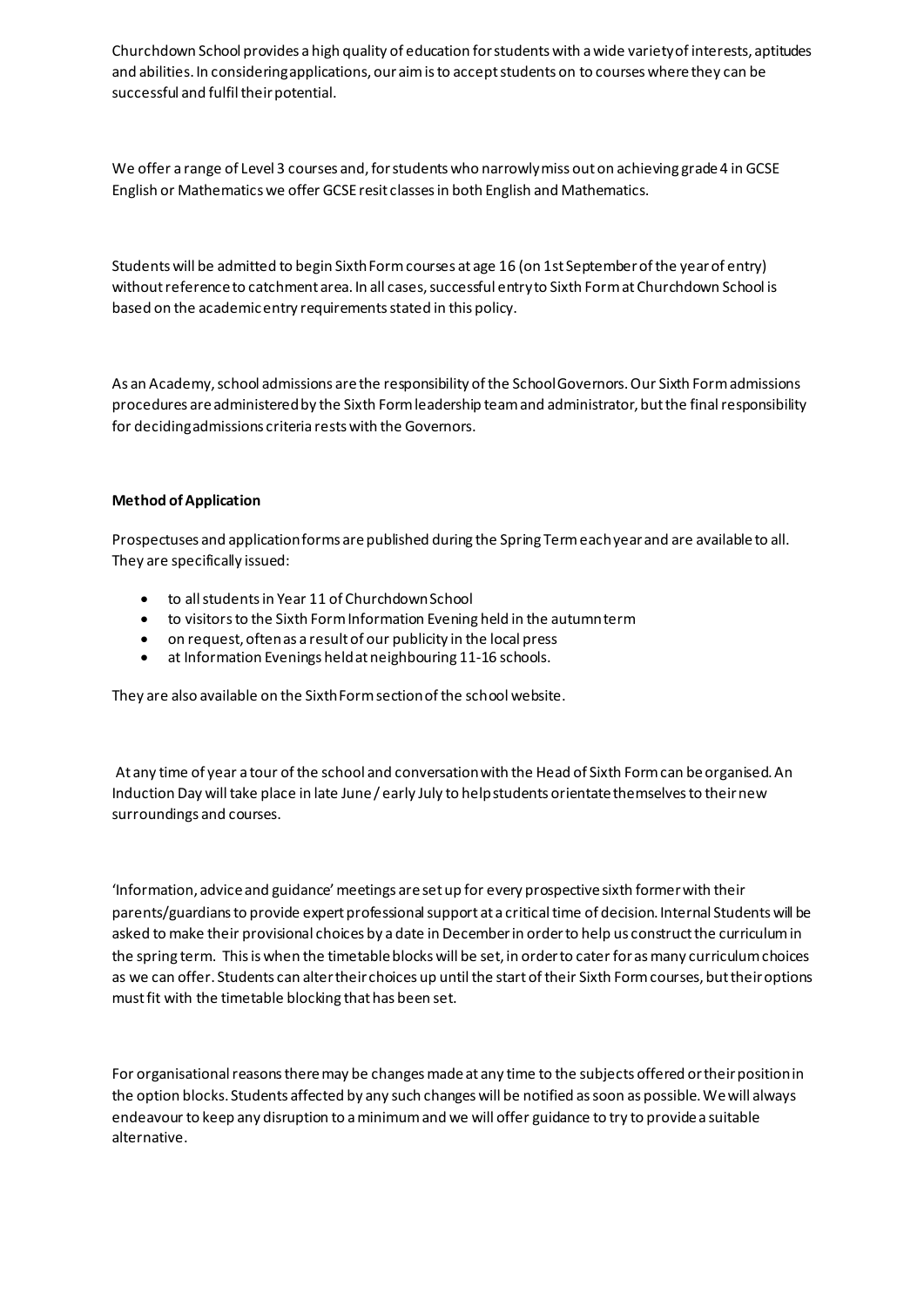#### **Academic Entry Criteria for Sixth Form Courses**

#### **Entry to Year 12**

For Level 3 courses (A Level, or Level 3 Technical qualifications):

- Evidence of a positive, self-motivated approach to learning
- A minimum of a GCSE 4 point average.
- Most A Level courses also have different pathway requirements for entry -these are outlined fully in the prospectus and on the school website each year.

Students who do not have at least grade 4 in both GCSE Mathematics and English Language will be required to re-sit these subjects as part of their Sixth Form studies. Most students will take THREE subjects in Year 12. We do allow students occasionally to study four courses, depending on their GCSE grades and individual circumstances. The final decision as to the number of courses a student will start and complete rests with the Head of Sixth Form, to allow for particular exceptional circumstances.

#### **Progression to Year 13**

- The normal minimum requirement to progress to the second year of an A Level course is that a student must obtain at least grade D in the relevant qualification. This is reflected through the ISM grades, Mock exam grades, or AS exam.
- In light of the above, students who have not obtained a minimum of three D grades (or be at merit standard at the midway point in their Level 3 vocational courses) will be required to attend a meeting, on or shortly after A Level Results Day, with the Head of Sixth Form to discuss the options available to them, which might include:
	- a) In exceptional circumstances, re-starting Year 12 on mainly/entirely different courses to those they have previously taken
	- b) Progression to Year 13 on a combination of their existing courses and one or more new AS level (or equivalent) qualifications
	- c) Support in finding an apprenticeship, job with training, or alternative provider of post-16 education on courses which suit their aspirations and interests.
- Year 13 students will be expected to complete three Level 3 courses. Students who wish to continue with four Level 3 courses will normally be allowed to do so.

**The school retains the right to be flexible when assessing a student's application against these criteria, to allow for personal and exceptional circumstances.**

To enrol, all sixth formers must sign the Sixth Form Agreement which sets out what the school will provide for all students and the expectations that the school has of all students, including the requirement to attend all registrations/tutorials, assemblies and enrichment.

All students are expected to apply good effort to their lessons and supervised study sessions. They are expected to embrace the rights and responsibilities that being a member of the senior school involves, and take a positive and active part in the life of the school and wider community.

We encourage all eligible students to apply for our "16-19" Bursary.

**Applications from Students Not Studying In Year 11 at Churchdown School**